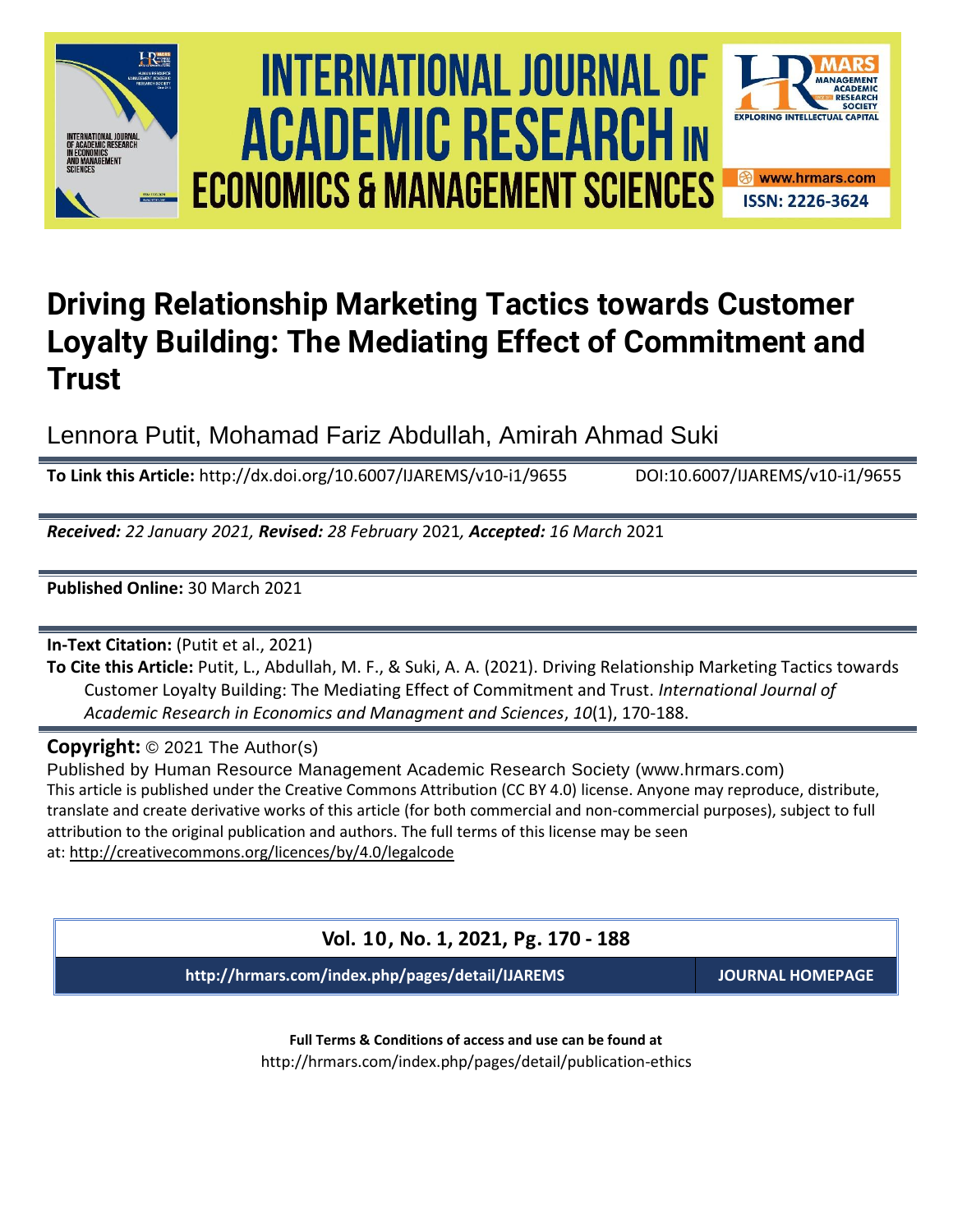

# **Driving Relationship Marketing Tactics towards Customer Loyalty Building: The Mediating Effect of Commitment and Trust**

<sup>1</sup> Lennora Putit, <sup>2</sup> Mohamad Fariz Abdullah, <sup>3</sup> Amirah Ahmad Suki <sup>1, 2</sup>Faculty of Business and Management, Universiti Teknologi MARA, Puncak Alam 42300, Selangor, Malaysia, <sup>3</sup>Kulliyah of Economics and Management Sciences, International Islamic University Malaysia, Gombak 53100, Selangor, Malaysia

## **Abstract**

One of the main targets in relationship marketing is to ensure continued retention of profitable customers by building on and sustaining a stable long-term relationship that will subsequently result in customer loyalty behavior. This study focuses on relationship marketing tactics (RMT) dimensions of brand reputation and trust and how it influences customer loyalty, as well as examining the mediating effects of relationship quality (RQ) of commitment and trust within the context of a competitive mobile telecommunication service industry. Using quota sampling approach, a total of 382 survey questionnaires' usable feedback were collected from targeted respondents for data analyses. A quantitative analytical method was applied via SPPS version 20.0 and a PLS-SEM software procedure using Smart PLS version 3.0 with bootstrapping analysis to test the developed hypotheses. Hypothetical results revealed differential effects of RMT on customer loyalty. Brand reputation significantly influenced both commitment and trust. Alternative attractiveness also significantly affected commitment and trust. The mediating effects of RQ further revealed the continued importance of commitment and trust as key factors in developing a successful customer loyalty. Several theoretical and managerial implications are further discussed.

**Keywords:** Relationship Marketing, Marketing Tactics, Brand Reputation, Alternative Attractiveness, Commitment, Trust, Customer Loyalty.

## **Introduction**

In marketing, service providers' continuous need to better understand their customers has ascended as a result of numerous factors such as aggressive market competition, dynamic and complex environment, consumers' increased expectation, and rapid innovation in the service industry (Sheth, 2017; Kazemifar & Shayesteh, 2015). Nowadays, service providers are likely to explore more about their customers in an attempt to retain them and create customer loyalty. This in turn, will further increase their business profits. Since the concept of relationship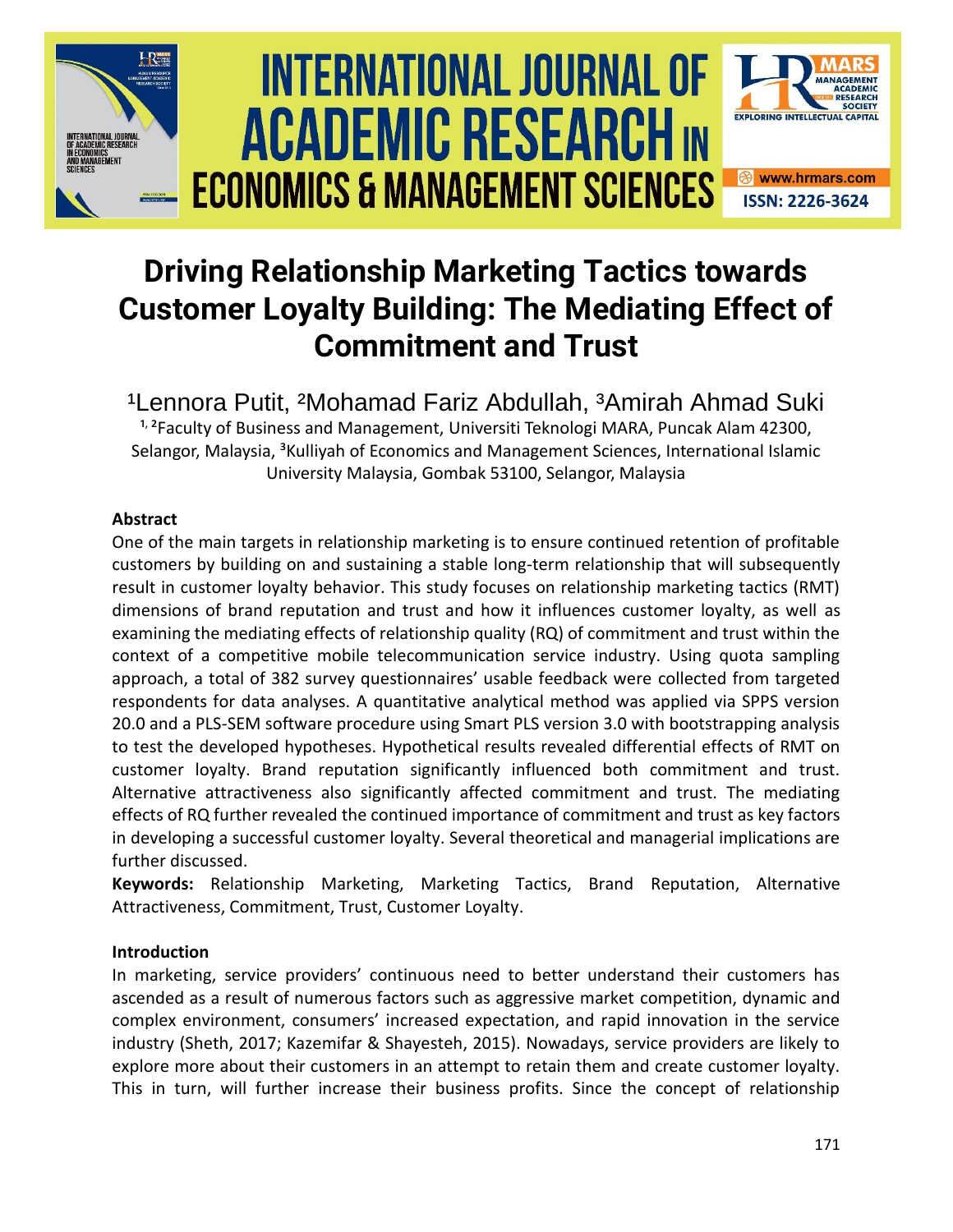**Vol. 1 0 , No. 1, 2020, E-ISSN: 2226-3624 © 2020 HRMARS**

marketing has become a fundamental focus in the service sector nowadays, many marketing tactics has been implemented by the service providers to create successful long-term relationship with their customers (Akrout & Nagy, 2018). Nevertheless, no matter how excellent the services are being delivered, most service providers are still unsuccessful in meeting the expectations of today's demanding customers (Bianci & Abu Saleh, 2020; Nikbin, Ismail & Marimuthu, 2012). To compete in such a crowded and interactive market environment, service providers are obliged to move forward beyond the traditional marketing (4P's), as the method is no longer relevant towards achieving a competitive advantage (Dithan, 2011). As such, relationship marketing has become an additional resource for business organizations in order to establish a solid, ongoing association with their customers.

Bansal, Taylor & James (2005) has pointed out the importance of relationship marketing by elaborating twelve antecedents that include quality, satisfaction, value, trust, price perception, commitment, alternative attractiveness, attitude towards switching, subjective norms, switching costs, prior switching experience and variety seeking. This study explores the applicability of the Push Pull Mooring Migration Model in relation to factors influencing customers' switching behaviour. Ever since the model's inception, many researchers attempt to adopt these factors related to relationship marketing and customer loyalty in their respective research studies (e.g. Tseng, 2007; Ghasemi et.al, 2013; Abdullah, Teo & Putit, 2014; Putit & Abdullah, 2019).

Meanwhile, Palmatier (2008) claimed that The Commitment-Trust Theory of Relationship Marketing model developed by Morgan and Hunt (1994) could be considered as one of the most influential theories in relationship marketing practice. The theory emphasized on the presence of commitment and trust as keys to a successful relationship marketing despite occurrences of many other contextual elements that influence the success or failure in relationship marketing. Once both commitment and trust are present, they can produce outcomes which can encourage efficiency, productivity, and effectiveness, hence, lead directly to a successful relationship marketing (Morgan & Hunt, 1994). Consequently, both trust and commitment play important mediating roles in strengthening customer loyalty (van Tonder, 2017; Akrout & Nagy, 2018). Following the aforementioned arguments, this paper attempts to address these challenges by examining the influence of relationship marketing tactics (RMT) on relationship quality (RQ) and customer loyalty. This is undertaken by proposing two tactics namely, brand reputation and alternative attractiveness; and the influences of relationship quality that comprises of commitment and trust as mediating variables towards customer loyalty within the mobile telecommunication industry.

## **Literature Review and Hypotheses Development**

## **Relationship between Brand Reputation and Relationship Quality**

A strong reputation can offer many advantages to firms such as repeat purchases and recommendations of the brand to friends and relatives (Foroudi, 2019). This is because a vigorous brand reputation can increase customer trust, provide a better understanding into intangible products, and reduces customer's buying risk (Sengupta, Balaji & Krishnan, 2015; Agmeka et. al., 2019). Moreover, a service provider with forceful brand reputation tends to lessen the customer's switching behaviour over a certain time period. When a customer perceives that his/her friends or relatives are of the opinion that a brand has a good reputation, the customer may trust the brand sufficiently to pay for it (Ryan & Casidy, 2018). Cheng et al. (2008) viewed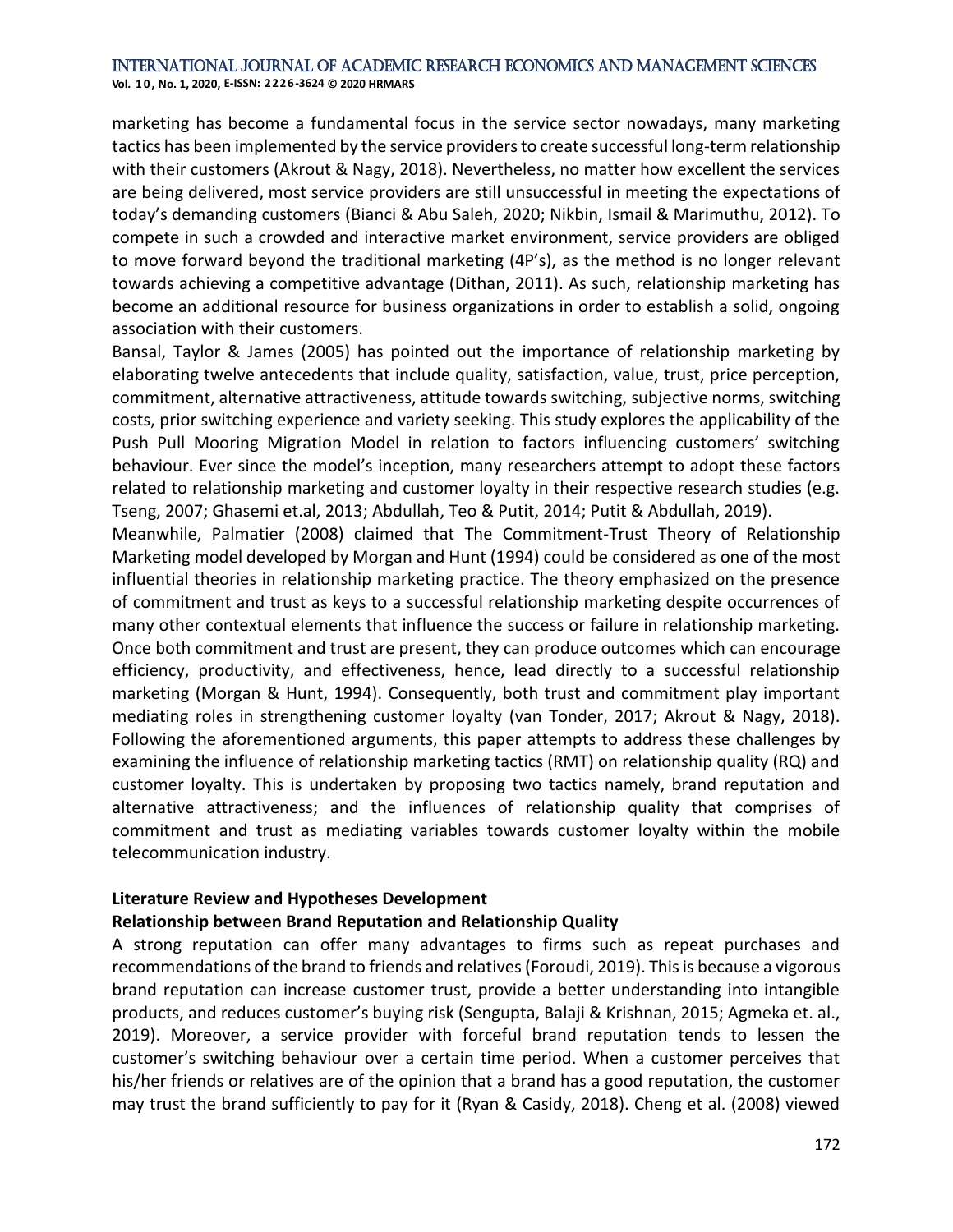**Vol. 1 0 , No. 1, 2020, E-ISSN: 2226-3624 © 2020 HRMARS**

that a firm's brand reputation is projected by the firm in the mind of its customers based on their experience, word of mouth and advertising.

Other studies have also discovered brand reputation as a related factor that helps to build customer loyalty, trust and commitment from the customers with their existing service providers (Segupta et. al, 2015; Ryan & Cassidy, 2018; Foroudi, 2019). However, these studies did not contrast the relative impact of brand reputation with other relationship marketing tactics; even though they have provided empirical evidence linking brand reputation or reputation-related beliefs to attitude toward switching (Peng & Wang, 2007). Therefore, a strong brand reputation is supposed to meet customer's expectation and present more benefits to the customer, as a result leading to customer trust and commitment. Following that, this study attempts to measure the influence of brand reputation on the Malaysian mobile telecommunication sector by proposing the following hypotheses:

H1a: Brand Reputation has a positive significant influence on Commitment in the mobile telecommunication industry.

H1b: Brand Reputation has a positive significant influence on Trust in the mobile telecommunication industry.

### **Relationship between Alternative Attractiveness and Relationship Quality**

Mannan, Mohiuddin, Chowdhury & Sarker (2017), claimed that the higher the customers were alerted about the alternative attractiveness of competing service providers, the higher the likelihood that they will choose not to be loyal to their current service providers due to the availability of other options. This argument is widely held by many researchers (Lee, Ou, & Choi, 2021; Bashir, 2011; Yen & Horng, 2010; Bansal et al, 2005). Nevertheless, each researcher pointed out different views of the relationship between alternative attractiveness and customer loyalty. Lee et al (2021); Sharma & Patterson (2000) stated that a weak alternative attractiveness offering can affect the likelihood of a customer to either stay loyal or to switch their service providers. Customers may decide to end the relationship and turn to a new service provider if they recognize the alternative to be attractive due to the availability of superior service, the proximity of location, the availability of a full range service, lower price perception or the promise of high financial returns (trustworthy).

A different view by Yen & Horng, (2010), insisted that alternative attractiveness is significant and negatively impacts the customer involvement in long-term relationship and relationship commitment. The authors stated that customers are committed to the service providers and tend to preserve existing relationships only if they are unconscious of alternative attractiveness or do not perceive the alternatives to be more attractive than what has current service provider's offer. Bansal et.al (2005) has suggested that alternative attractiveness can be utilized as a "pull" factor which can attract customers to stay as they are conscious of available alternatives from that existing service provider, thus, developing a customer loyalty. Therefore, this study attempts to examine the influence of alternative attractiveness, whether it can be a factor to pull them to switch to another service provider in the Malaysian mobile telecommunication sector by proposing the following hypotheses:

H2a: Alternative Attractiveness has a positive significant influence on Commitment in the mobile telecommunication industry.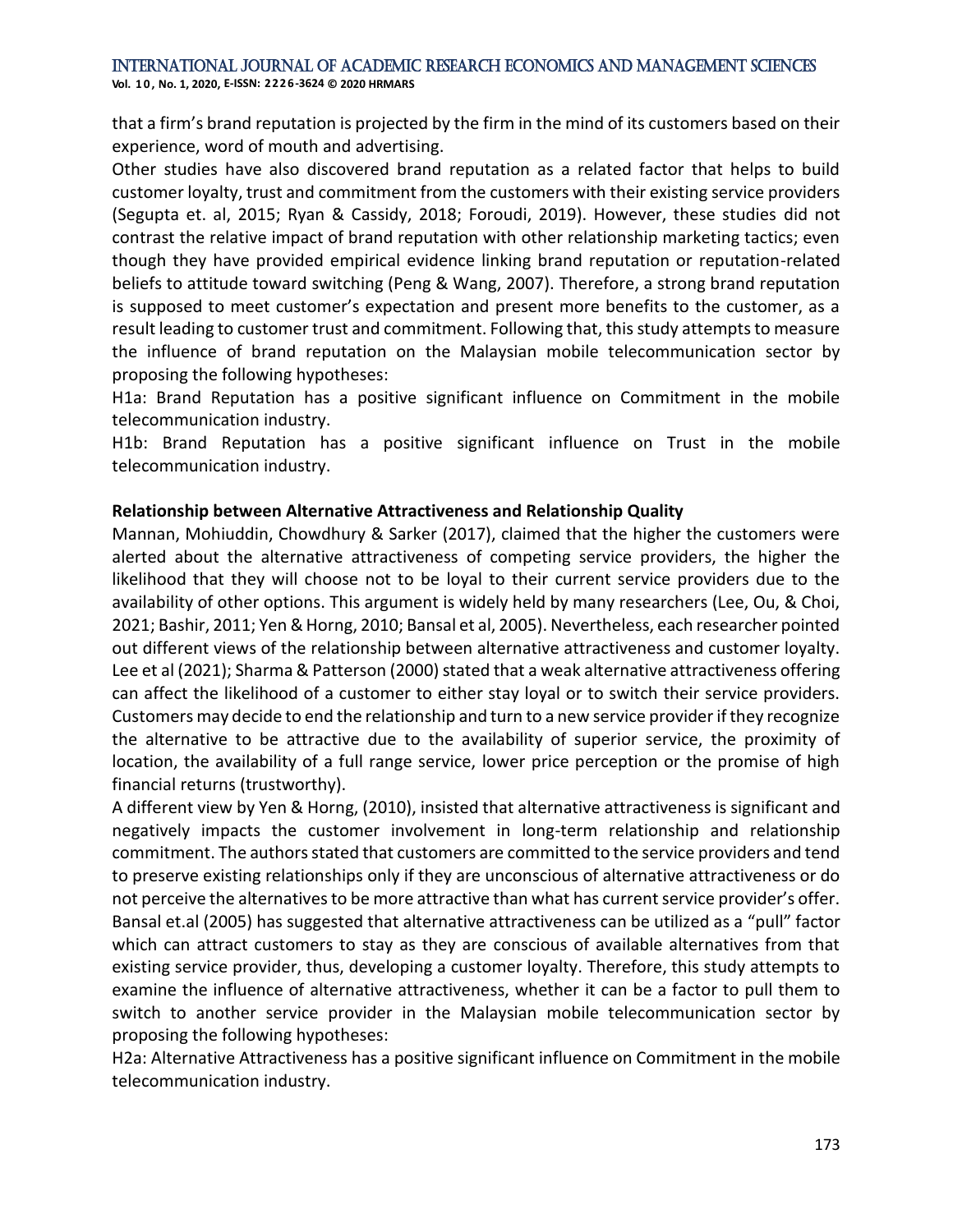**Vol. 1 0 , No. 1, 2020, E-ISSN: 2226-3624 © 2020 HRMARS**

H2b: Alternative Attractiveness has a positive significant influence on Trust in the mobile telecommunication industry.

## **Relationship between Relationship Quality and Customer Loyalty**

Commitment is a central concept in relationship marketing which leads to customer loyalty (Sheth, 2017; Rahman & Ramli, 2016). Morgan & Hunt (1994) have emphasized that commitment is an important component of a successful relationship because it gives a rise to mediate behaviour. Furthermore, commitment assists in building a long-term relationship between service providers and customers. Morgan & Hunt (1994) considered commitment as one of the two most important factors (another factor is trust) in determining loyalty of this relationship and approach it as a synonym of customer loyalty. A commitment based on emotions has a positive impact on customer intentions (Reydet & Carsana, 2017), and on positive verbal communication (Hennig-Thurau et al., 2002). Moreover, commitment encourages and fosters customer collaboration and loyalty (Morgan & Hunt, 1994). Similar to trust, commitment is one of the most significant variables that aid to evaluate relationship strength level and is a useful element of loyalty measuring (Akrout and Nagy, 2018, Sheth, 2017; Rahman & Ramli, 2016).

Trust is one of the major components of customer loyalty, to which they may buy more, accept higher prices, and develop a positive word-of-mouth communication (Akrout and Nagy, 2018; Aydin & Ozer, 2005). Building trust between service providers and consumers will encourage them to assume that the risk which may occur in the business transactions are borne by both parties (Ahn, Shamin & Park, 2021). If the service provider is able to keep their promises, reliable, and concern for their customers, this can then influence the customer's loyalty to that particular service provider (Anderson & Karlstrom, 2014). The development of trust is considered to be a critical result of establishing a long-term successful relationship between all parties involved. This is due to the presence of service-based industries, as customers tend to act and make a purchase decision depending on their previous consuming experience (Ahn et al, 2021). Furthermore, customer's trust also plays a significant role in building long term relationship and achieving customer loyalty (Akrout & Nagy, 2018; Auruskeviciene et.al, 2010). Therefore, this study attempts to measure the impact of commitment and trust to customer loyalty in the Malaysian mobile telecommunication sector by proposing the following hypothesis:

H3a: Commitment has a positive significant impact on Customer Loyalty in the mobile telecommunication industry

H3b: Trust has a positive significant impact on Customer Loyalty in the mobile telecommunication industry

### **Relationship Quality as a Mediators between RMT's and Customer Loyalty**

It has been proposed that relationship quality could be evaluated by looking at different dimensions such as trust, communication, and interdependence (Themelin et al., 2020, Tough et al, 2018). Morgan and Hunt (1994) stated that those commitment and trust components are the basic constructs for measuring loyalty. The literature on relationship quality suggests that the quality of the relationship between the parties involved is an important determinant of loyalty (Leverin & Liljander 2006). However, there is no consensus regarding the right relationship quality dimensions, and little empirical evidence regarding the nature and extent of the overall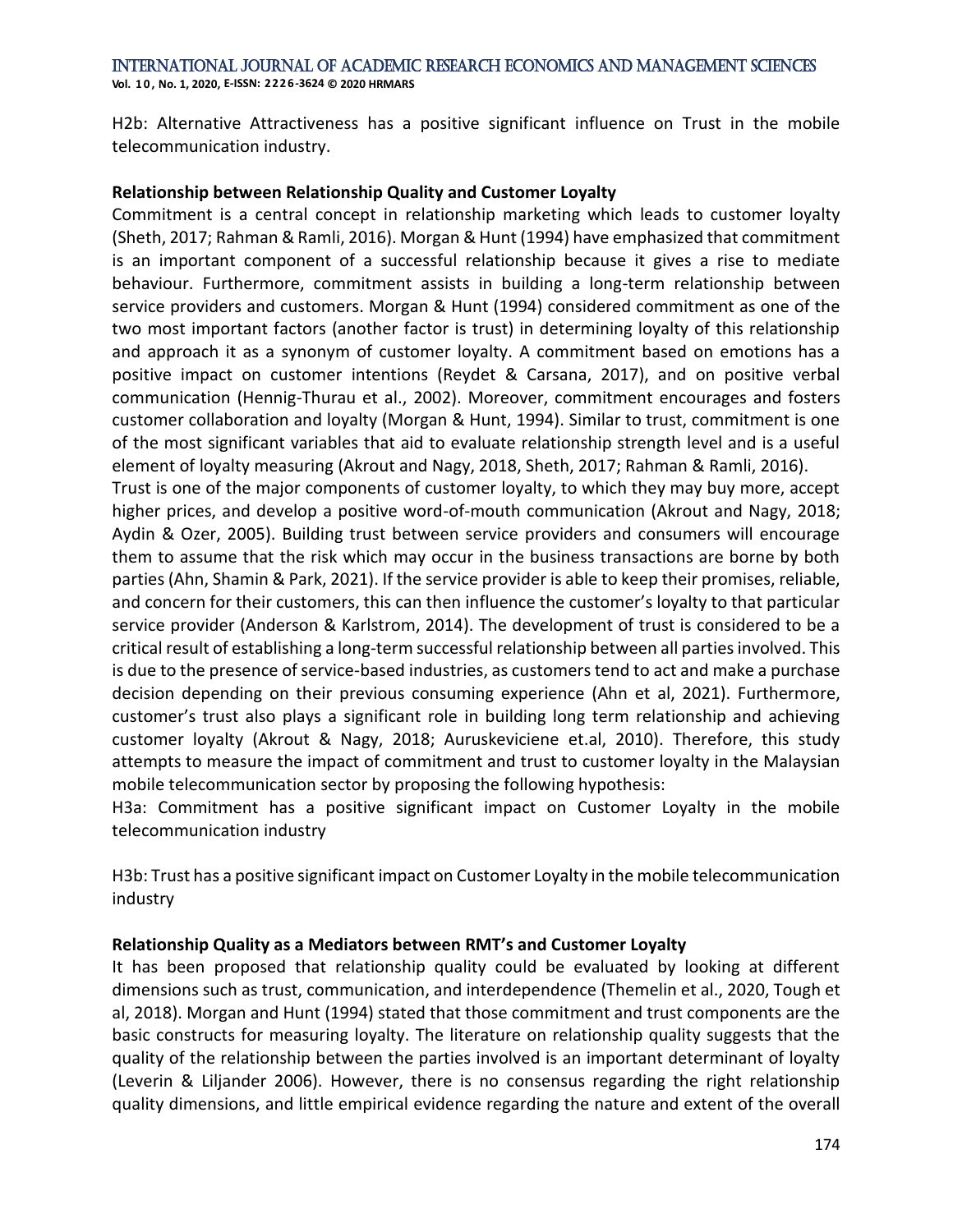impact of relationship quality on service quality. Relationship quality dimensions may come from a variety of factors (Themelin et al., 2020; Tough et al., 2018). Akrout & Nagy (2018) and Bianci & Abu Saleh (2020) stated that trust, satisfaction, and commitment are indispensable elements to form a relationship quality dimension. The findings revealed that the level of trust and commitment are the most common attributes of relationship quality. High relationship quality may also result in customers' reliance on the integrity and future performance of their service provider (Nadeem et.al. 2020; Bianci & Abu Saleh, 2020).

In this study, two variables comprising commitment and trust were proposed as relationship quality (RQ). Morgan & Hunt (1994) has described the importance of both factors in determining customer loyalty. Commitment and trust provide values for the customers, and act as important factors towards achieving loyalty (Bianci & Abu Saleh, 2020; Putit & Adullah, 2019; Jesri et.al, 2013). This study attempts to measure the impact of commitment and trust as mediating factor between brand reputation and alternative attractiveness to customer loyalty in the Malaysian mobile telecommunication sector by proposing the following hypotheses:

H4a: Commitment mediates between Brand Reputation and Customer Loyalty

H4b: Commitment mediates between Alternative Attractiveness and Customer Loyalty

H4c: Trust mediates between Brand Reputation and Customer Loyalty

H4d: Trust mediates between Alternative Attractiveness and Customer Loyalty

### **Conceptual Framework**

Theories are used with the intention of explaining the relationship between RMT, relationship quality and customer loyalty. This study has examined a few theories of customer loyalty in order to understand their relationship with RMT's. Thus, this study proposes a conceptual framework on customer loyalty in the mobile communication context based on several past theoretical reviews. The overall framework provided the basis for the research on the RMT, relationship quality and customer loyalty as depicted in figure 1.



Figure 1: Conceptual Framework for the Study

### **Methodology**

The respondents of this study were mobile phone users who subscribed to mobile service providers such as Maxis, Celcom, Digi, and U-Mobile in Peninsular Malaysia. These respondents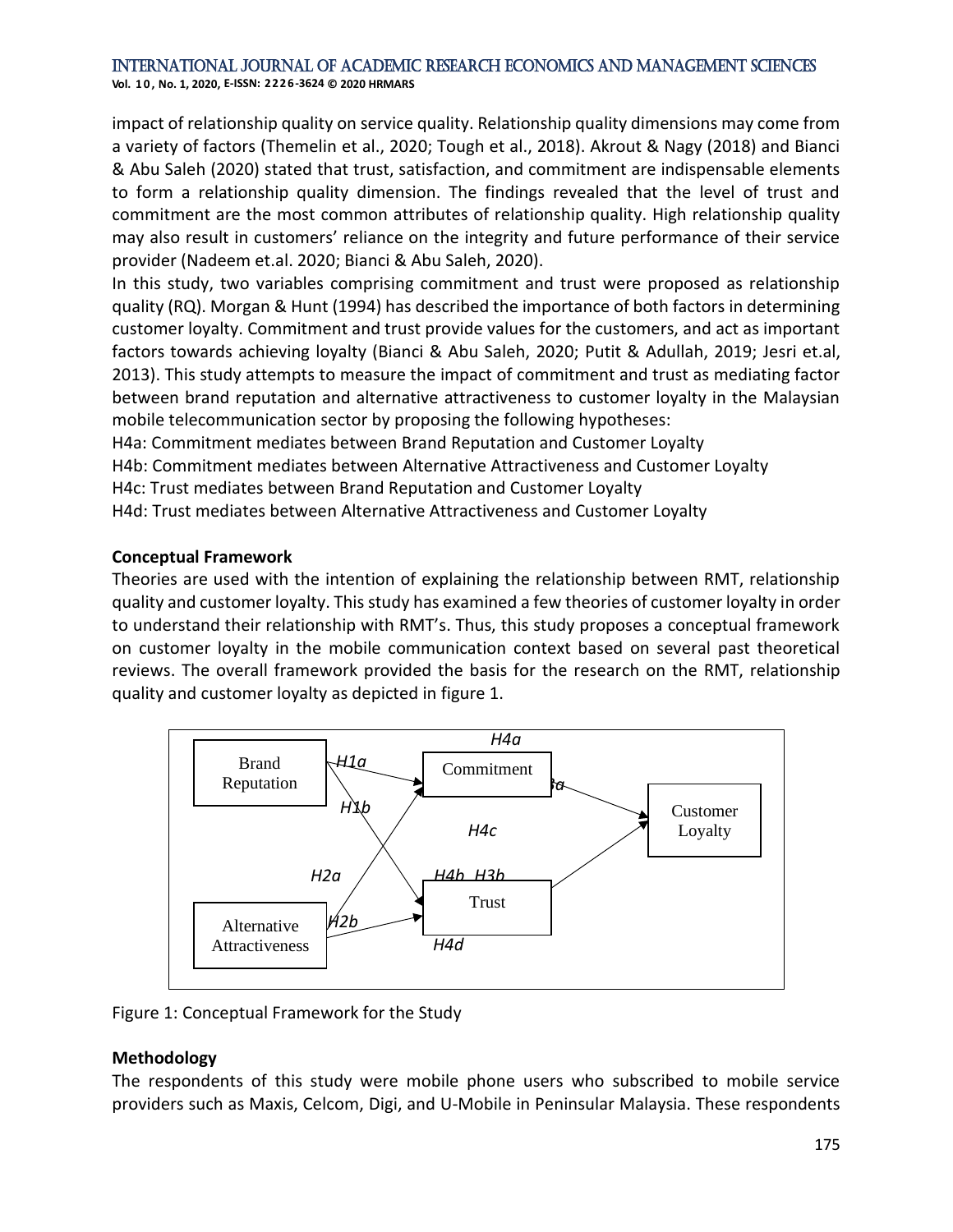were the main users of mobile networks numbering 010, 011, 012, 013, 014, 016, 017, and 019 respectively. Both segments of post-paid and prepaid users were covered except for fixed home lines. Table 1 has shown the population's distribution of sample size and the determination of sample size appropriate for this study using quota sampling technique.

|              |          | Kuala<br>Lumpur | Shah Alam | Bandaraya<br>Melaka | Penang | <b>TOTAL</b> |
|--------------|----------|-----------------|-----------|---------------------|--------|--------------|
| Gender       | $-$ Male | 50              | 50        | 50                  | 50     | 400          |
|              | Female   | 50              | 50        | 50                  | 50     |              |
| Ethnicity    | – Malay  | 60              | 60        | 60                  | 60     |              |
|              | Chinese  | 30              | 30        | 30                  | 30     | 400          |
|              | Indian   | 10              | 10        | 10                  | 10     |              |
| <b>TOTAL</b> |          |                 |           |                     |        | 400          |

### Table 1: Distribution of Sample Size by Quota Sampling

A total of 400 samples were chosen for primary data collection based on the determination of sample size set by Krejcie, & Morgan (1970). Four main cities in Peninsular Malaysia that included Kuala Lumpur, Shah Alam, Melaka, and Penang were selected since they revealed the highest mobile phone rate users compared to other cities (MCMC, 2014).

The survey questionnaire's instrument details involved targeted respondents' demographic profile, and item scales of brand reputation, alternative attractiveness, commitment, trust, and customer loyalty. A set of self-administered questionnaires was developed consisting of 27 items. This set of questionnaires comprised seven (6) sections: Section A: Demographic profile, Section B: Brand reputation, Section C: Alternative Attractiveness, Section D: Commitment, Section E: Trust and lastly Section F: Customer loyalty. A multi-items scale was engaged in order to measure the variables, which was adopted and adapted from the previous literature as presented in Table 2.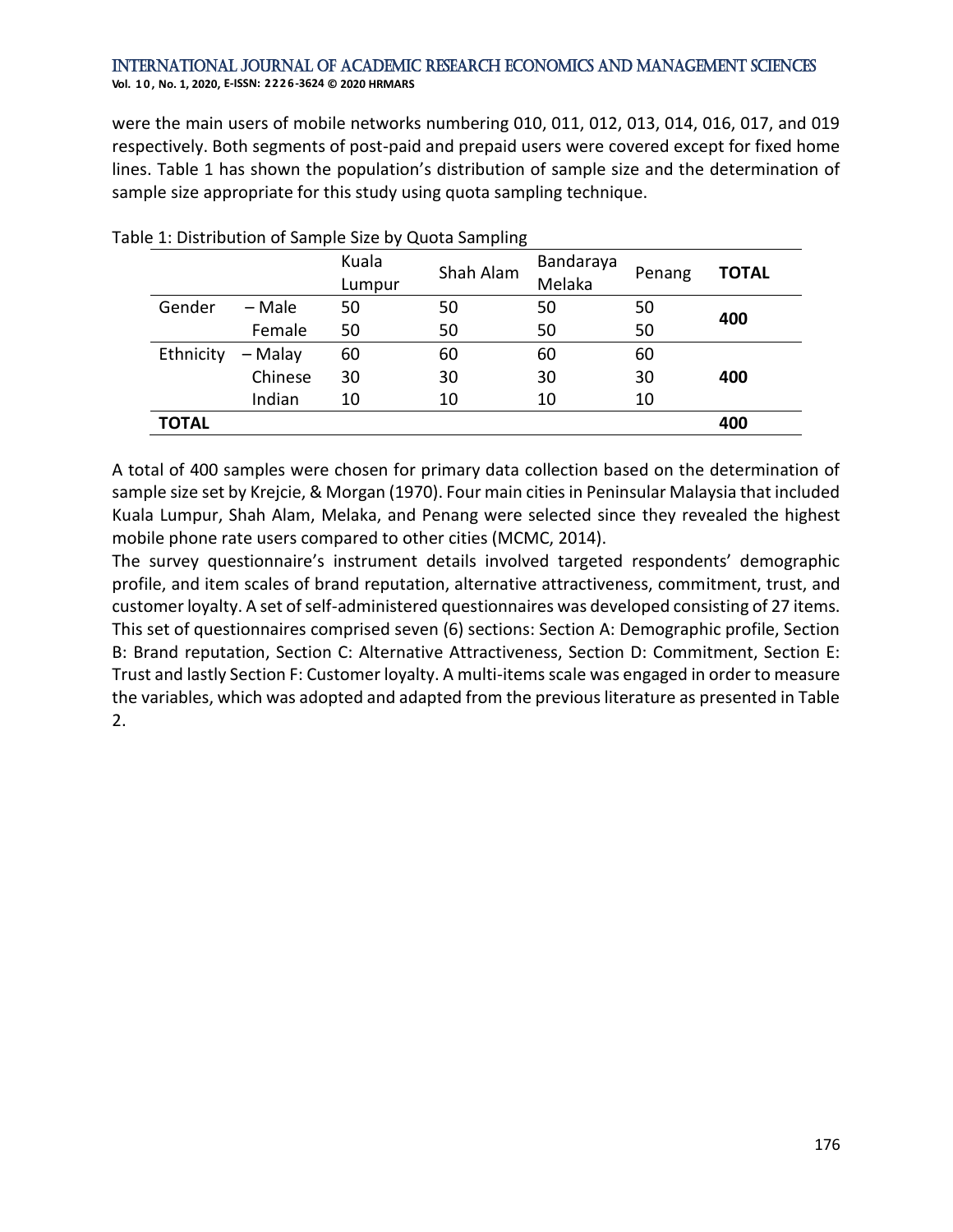**Vol. 1 0 , No. 1, 2020, E-ISSN: 2226-3624 © 2020 HRMARS**

|    |                                      |                                   | Item |                              |                                                                   |                                                                                                |
|----|--------------------------------------|-----------------------------------|------|------------------------------|-------------------------------------------------------------------|------------------------------------------------------------------------------------------------|
|    | <b>SECTION</b>                       | <b>Variables</b>                  | S    | <b>Ranging Scales</b>        |                                                                   | <b>Sources</b>                                                                                 |
|    | A Demographic<br><b>Profile</b>      |                                   |      |                              |                                                                   | Self-construct                                                                                 |
| B  | Independent<br><b>Variables</b>      | <b>Brand</b><br>Reputation        | 6    | 5 points<br>Likert-<br>scale | From 1 (strongly<br>5<br>agree)<br>to<br>(strongly<br>disagree)   | &<br>Lau<br>Lee<br>(1999)                                                                      |
|    |                                      | Alternative<br>Attractiven<br>ess | 5    | 5 points<br>Likert-<br>scale | 1(strongly<br>From<br>to<br>agree)<br>5<br>(strongly<br>disagree) | &<br>Sharma<br>Patterson<br>(2000); Horng<br>& Yen (2010);<br><b>Bansal</b><br>et.al<br>(2005) |
| C. | <b>Mediating</b><br><b>Variables</b> | Commitme<br>nt                    | 6    | 5 points<br>Likert-<br>scale | 1(strongly<br>From<br>agree)<br>to<br>5<br>(strongly<br>disagree) | Fullerton<br>(2003);<br>Allen<br>&<br>Meyer<br>(1999)                                          |
|    |                                      | Trust                             | 5    | 5 points<br>Likert-<br>scale | 1(strongly<br>From<br>agree)<br>to<br>5<br>(strongly<br>disagree) | Aydin & Ozer<br>(2005)                                                                         |
| D  | <b>Dependent</b><br><b>Variable</b>  | Customer<br>Loyalty               | 6    | 5 points<br>Likert-<br>scale | $1$ (very<br>From<br>5<br>unlikely)<br>to<br>(very likely)        | Zhang & Feng<br>(2009); Aydin<br>& Ozer (2005)                                                 |

Table 2: Sources and Reliability of the Construct Used in the Study

In the demographic profile section, this study has followed recommendations set by Malaysian Communication and Multimedia Commission Hand Phone User Survey (MCMC 2014, pp 7), to which the data were collected by both core set and trends set. The core set includes nationality (only Malaysian citizen), sex (male and female), ethnicity (Malay, Chinese, Indian, and others), age group, level of education, and income level. Meanwhile, for the trend set, this study has included the length of usage of the mobile services. Each item in the questionnaire was measured using five point Likert-scale ranging from  $1 =$  "Strongly disagree" to  $5 =$  "Strongly agree" to measure the questionnaire as it is simple to construct, likely to produce a highly reliable scale and easy to read and complete for participants (Malhotra, 2009).

A pilot study was initiated to check on the item reliability, with Cronbach's Alpha value above 0.70. According to Churhill & Iacobucci (2005), the instruments should be reviewed to ensure an absence of confusion, offensiveness or misleading of survey questionnaire. In addition, it can assist researchers to identify mistakes on the survey questionnaires such as wording, sequence, form and layout, difficulty, and instructions for a better understanding before actual survey is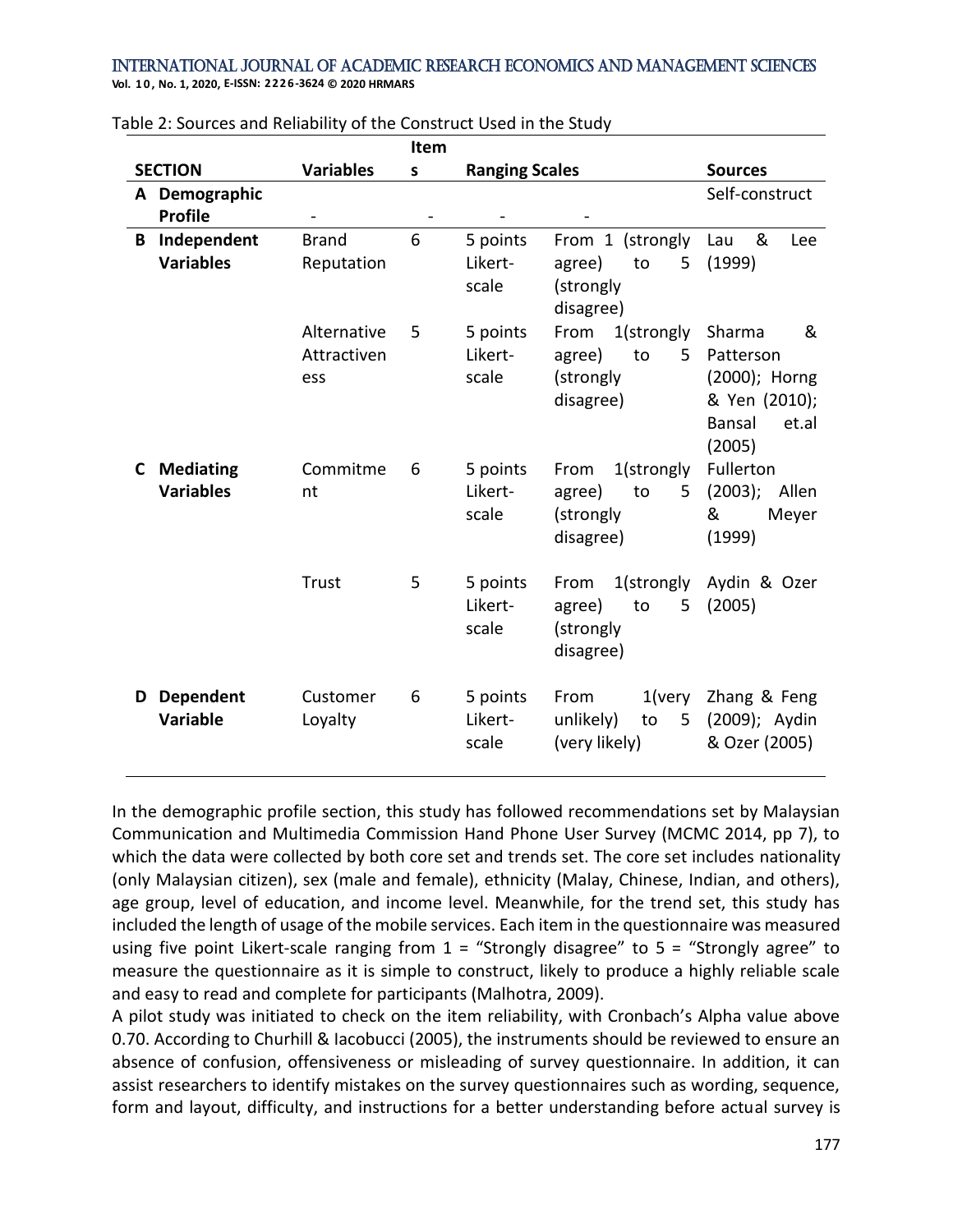carried out (Peng, 2006). Bernard (2000) suggested an observation of at least 6 to 10 respondents in a pilot study. In this study, a pilot test was done on a convenient sample of 30 mobile phone users.

## **Data Analysis**

A total of 395 returned questionnaires were checked, decoded, and keyed into the database using statistical software SPSS Version 20 and Smart PLS 3.0 software. Data screening processes were performed by preliminary check and data cleaning procedures to search out for legibility, consistency, competency, and ambiguity of the responses. Based on the preliminary checks, 3 questionnaires were discarded because they are returned as blanks, while another 10 questionnaires were discarded with over 30% of unanswered items in the total response (e.g., not answering certain part in the questionnaire booklet).

The study has performed a partial least square structural equation modelling to test the relationship of brand reputation and alternative attractiveness on relationship quality, and the relationship of relationship quality on customer loyalty as projected in hypotheses H1a, H1b, H2a, H2a, H3a, and H3b. However, since the remaining hypotheses: H4a, H4b, H4c, and H4d requires examining the effect of mediating variables, mediation analyses were conducted for testing the mediating role of commitment and trust, using the bootstrapping method of Preacher and Hayes (2008). For this study, 5000 bootstrap resamples were chosen with 95% confidence interval (CI) of the indirect effects by following recommendation from Preacher & Hayes (2008).

### **Findings**

A total of 382 usable survey questionnaires were carried out for further statistical analysis. The demographic profile of respondents' data was identified by performing the frequencies analysis as presented in Table 3.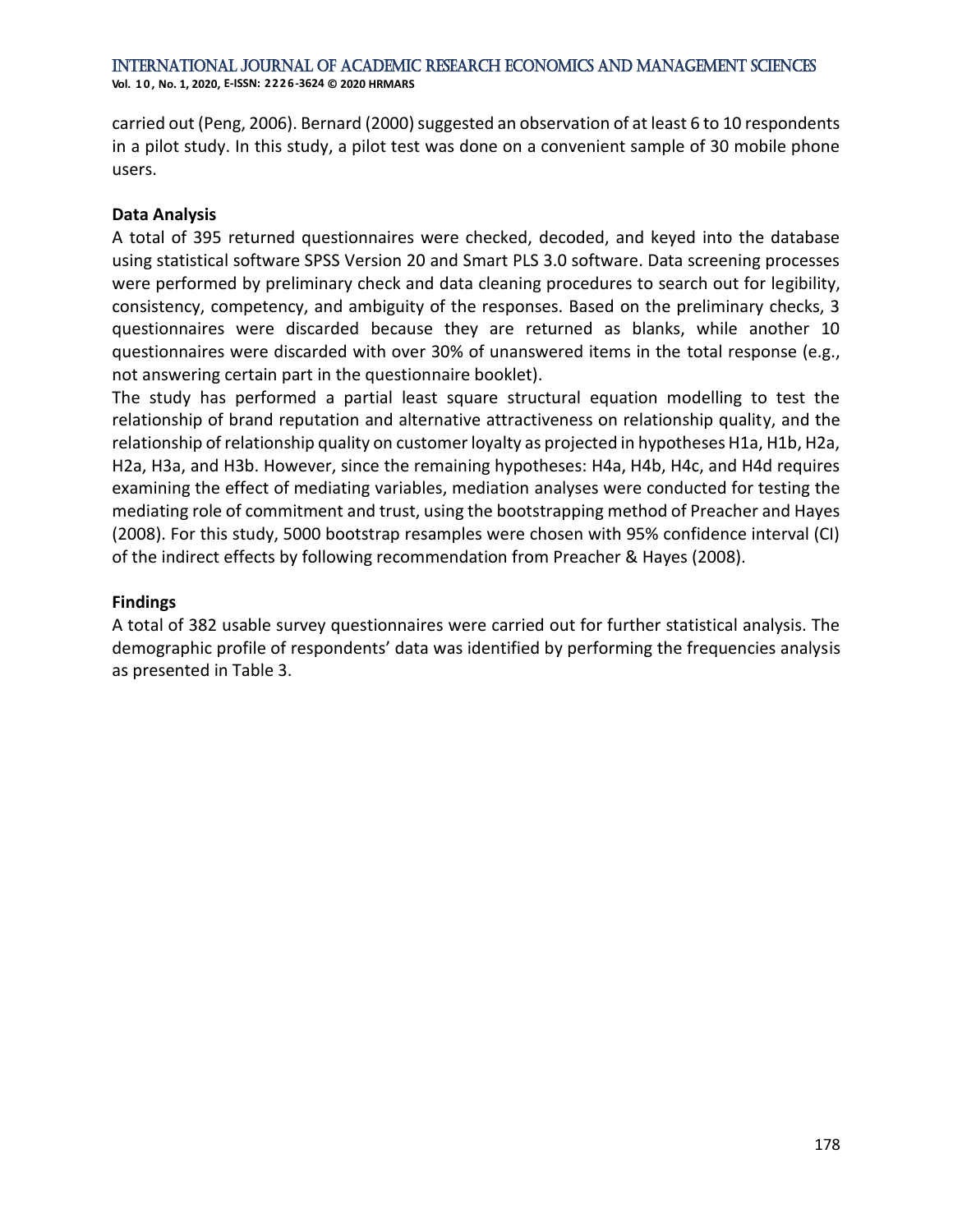**Vol. 1 0 , No. 1, 2020, E-ISSN: 2226-3624 © 2020 HRMARS**

Table 3: Frequencies Analysis

| <b>Variables</b>       | <b>Frequencies</b> | Percentages (%) |
|------------------------|--------------------|-----------------|
| Age group:             |                    |                 |
| 21 to 24 years' old    | 158                | 41.5%           |
| 25 to 29 years' old    | 106                | 27.7%           |
| 30 to 34 years' old    | 72                 | 18.8%           |
| 35 years old and above | 46                 | 12%             |
| Gender:                |                    |                 |
| Male                   | 198                | 51.8%           |
| Female                 | 184                | 48.2%           |
| Race:                  |                    |                 |
| Malay                  | 226                | 59.2%           |
| Chinese                | 116                | 30.4%           |
| Indian                 | 40                 | 10.4%           |
| <b>Education:</b>      |                    |                 |
| Bachelor's degree      | 227                | 59.4%           |
| Master                 | 27                 | 7.1%            |
| PhD                    | $\mathbf{1}$       | 0.3%            |
| Others                 | 127                | 33.2%           |
| Income:                |                    |                 |
| Less than RM 1000      | 121                | 31.7%           |
| RM 1000 to RM 3000     | 158                | 41.4%           |
| RM 3000 t0 RM 5000     | 76                 | 19.9%           |
| RM 5000 and above      | 27                 | 7 %             |
| Operator:              |                    |                 |
| <b>Maxis</b>           | 176                | 46.1%           |
| Celcom                 | 109                | 28.5%           |
| Digi                   | 71                 | 18.6%           |
| Others                 | 26                 | 6.8%            |
| Time:                  |                    |                 |
| Less than 1 year       | 27                 | 7 %             |
| 1 to 4 years           | 154                | 40.3%           |
| 5 to 9 years           | 163                | 42.7%           |
| 10 years and above     | 38                 | 10              |

### **Measurement and Structural Model**

In assessing the measurement model, both convergent validity and discriminant validity have been used. The convergent validity of the measurement is usually ascertained by reviewing the loadings, average variance extracted and also the composite reliability (Gholami et al., 2013). The result here shows that 5 items were deleted due to low loadings. The loadings should be greater than 0.7 to ensure validity of the item. A total of 22-item then measured for composite reliability where all the values were greater than 0.7, and the AVE values were also greater than 0.5 as shown in Table 4 below.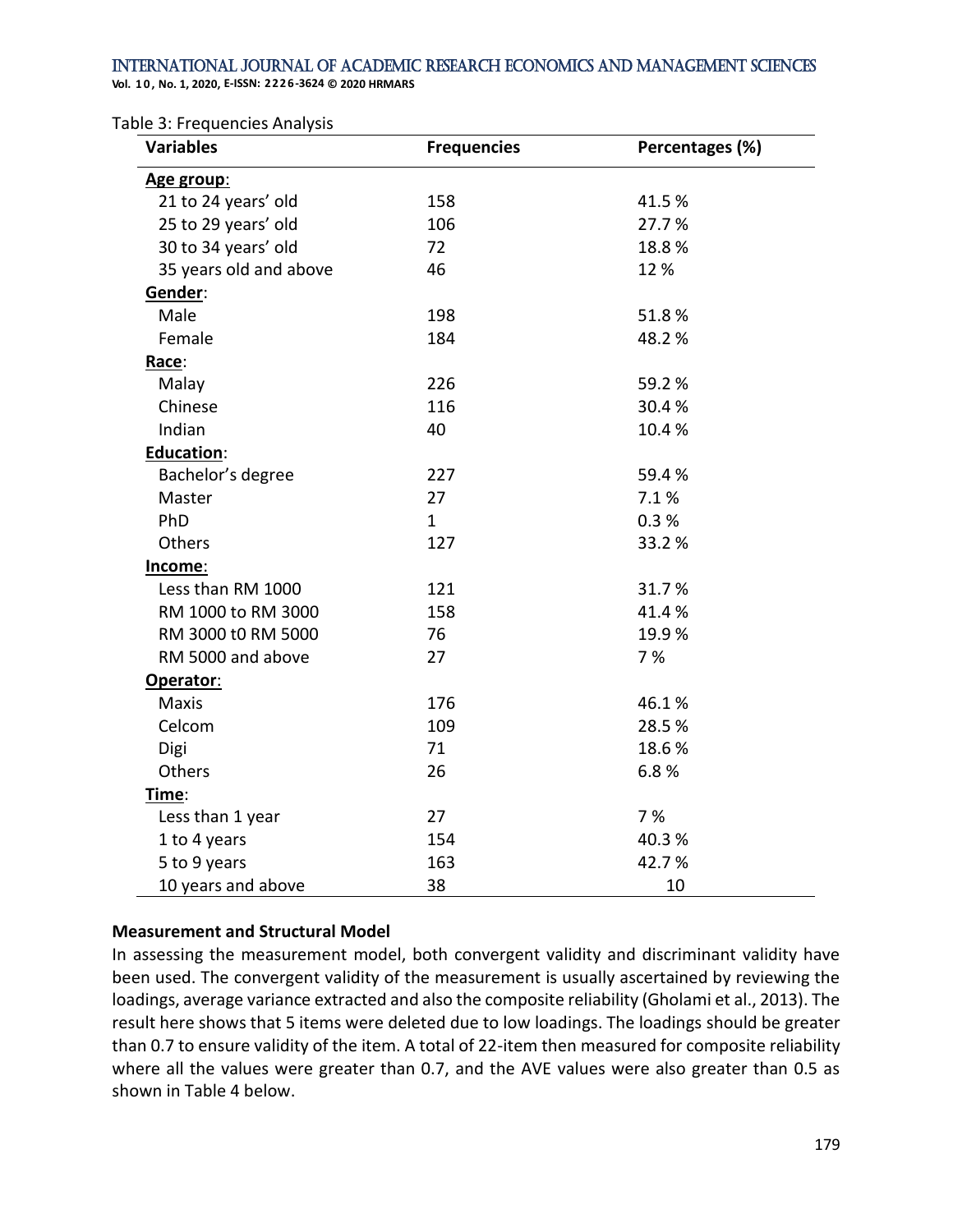**Vol. 1 0 , No. 1, 2020, E-ISSN: 2226-3624 © 2020 HRMARS**

| Construct                         | Item            | Loadings | <b>AVE</b> | <b>CR</b> |
|-----------------------------------|-----------------|----------|------------|-----------|
| <b>Brand Reputation</b>           | BR1             | 0.813    | 0.620      | 0.891     |
|                                   | BR <sub>2</sub> | 0.783    |            |           |
|                                   | BR <sub>3</sub> | 0.819    |            |           |
|                                   | BR4             | 0.768    |            |           |
|                                   | BR <sub>5</sub> | 0.752    |            |           |
| <b>Alternative Attractiveness</b> | AA1             | 0.744    | 0.684      | 0.866     |
|                                   | AA2             | 0.865    |            |           |
|                                   | AA3             | 0.867    |            |           |
| Commitment                        | CM <sub>1</sub> | 0.710    | 0.564      | 0.886     |
|                                   | CM <sub>2</sub> | 0.772    |            |           |
|                                   | CM <sub>3</sub> | 0.730    |            |           |
|                                   | CM4             | 0.796    |            |           |
|                                   | CM <sub>5</sub> | 0.752    |            |           |
|                                   | CM <sub>6</sub> | 0.743    |            |           |
| Trust                             | TR1             | 0.823    | 0.675      | 0.892     |
|                                   | TR <sub>2</sub> | 0.795    |            |           |
|                                   | TR4             | 0.827    |            |           |
|                                   | TR <sub>5</sub> | 0.840    |            |           |
| <b>Customer Loyalty</b>           | CL1             | 0.799    | 0.656      | 0.884     |
|                                   | CL <sub>2</sub> | 0.759    |            |           |
|                                   | CL5             | 0.815    |            |           |
|                                   | CL <sub>6</sub> | 0.863    |            |           |

Table 4: Convergent validity

\*Note: AA1, AA3, TR3, CL3 and CL4 were deleted due to low loadings

The discriminant validity of the measures criteria has been used in comparing the correlations between constructs and the square root of the average variance extracted for that construct. Table 5 below shows that all the values on the diagonals were greater than the corresponding row and column values indicating that the measures were discriminant.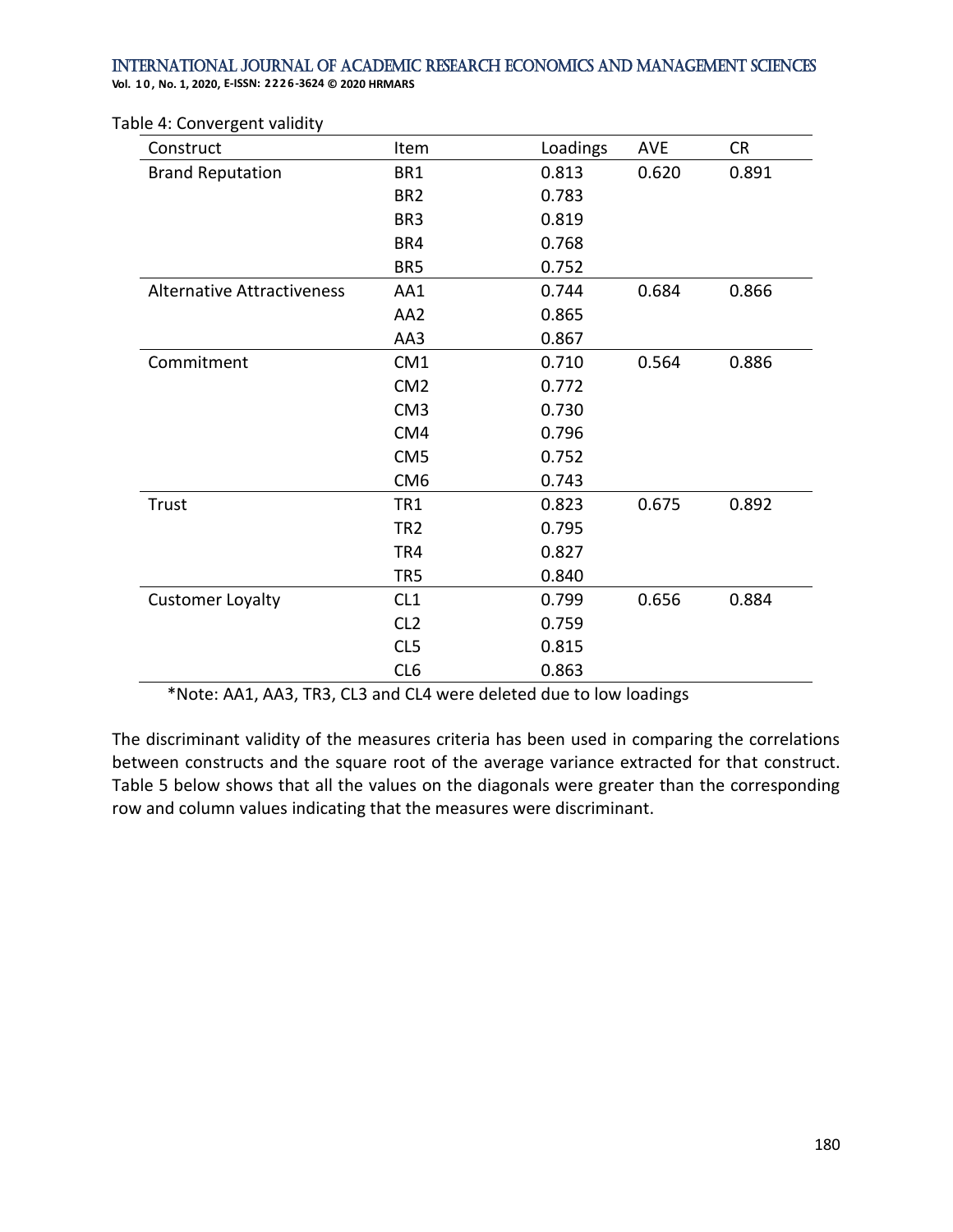**Vol. 1 0 , No. 1, 2020, E-ISSN: 2226-3624 © 2020 HRMARS**

| rapic <i>of Disc</i> riminant valiarly |             |              |            |          |       |
|----------------------------------------|-------------|--------------|------------|----------|-------|
|                                        | Alternative | <b>Brand</b> |            |          |       |
|                                        | Attractiven | Reputatio    |            | Customer |       |
|                                        | ess         | n            | Commitment | Loyalty  | Trust |
| Alternative                            |             |              |            |          |       |
| Attractiveness                         | 0.827       |              |            |          |       |
| <b>Brand</b>                           |             |              |            |          |       |
| Reputation                             | 0.658       | 0.788        |            |          |       |
| Commitment                             | 0.632       | 0.632        | 0.751      |          |       |
| Customer                               |             |              |            |          |       |
| Loyalty                                | 0.617       | 0.627        | 0.688      | 0.810    |       |
| Trust                                  | 0.669       | 0.626        | 0.744      | 0.659    | 0.822 |

Table 5: Discriminant Validity

 Note: Values on the diagonal (bolded) are square root of the AVE while the off diagonals are correlations

#### **Relationship between RMT's And Relationship Quality (Hypotheses H1a, H1b, H2a, And H2b)**

Structural modelling procedure was executed to test the relationship between brand reputation and alternative attractiveness with commitment (outcome variable) (Hypotheses H1a & H2a). The results show that  $R^2 = 0.482$ , indicating that a total of 48.2% variance of commitment is explained by brand reputation and alternative attractiveness. Both predictors contributed a significant impact on commitment, where the strongest predictor is brand reputation ( $\beta$ =0.382, p<0.05) followed by alternative attractiveness (β=0.380, p<0.05) respectively. Meanwhile, the relationship between brand reputation and alternative attractiveness with the trust (outcome variable) (Hypotheses H1b & H2b) shows the value of  $R^2 = 0.508$ , hence indicating that almost 50.8% variability of trust as a dependent variable, can be explained by its predictors, that is, brand reputation and alternative attractiveness. Both predictors contribute a significant impact on trust, and that the strongest predictor comes from alternative attractiveness (β=0.53, p<0.05) followed by brand reputation (β=0.327, p<0.05) respectively. Therefore, H1a, H1b, H2a, and H2b are supported in this study.

#### **Relationship between Relationship Quality and Customer Loyalty (Hypotheses H3a and H3b)**

In order to analyse the relationship between the relationship quality (comprising of commitment and trust) with the dependent variable, customer loyalty,  $R^2$  value appears to be 0.523. This indicates that a total of 52.3% variability of customer loyalty is explained by both commitment and trust. The result also establishes that commitment and trust contribute significant impacts on the dependent variable, customer loyalty with commitment appearing to be the strongest predictor (β=0.443, p<0.05) followed by trust (β=0.330, p<0.05) respectively. In this equation, trust appears to be the strongest influence on customer loyalty compared to commitment with a beta value of 0.464. Table 6 below shows the hypothesis testing of H1, H2 and H3.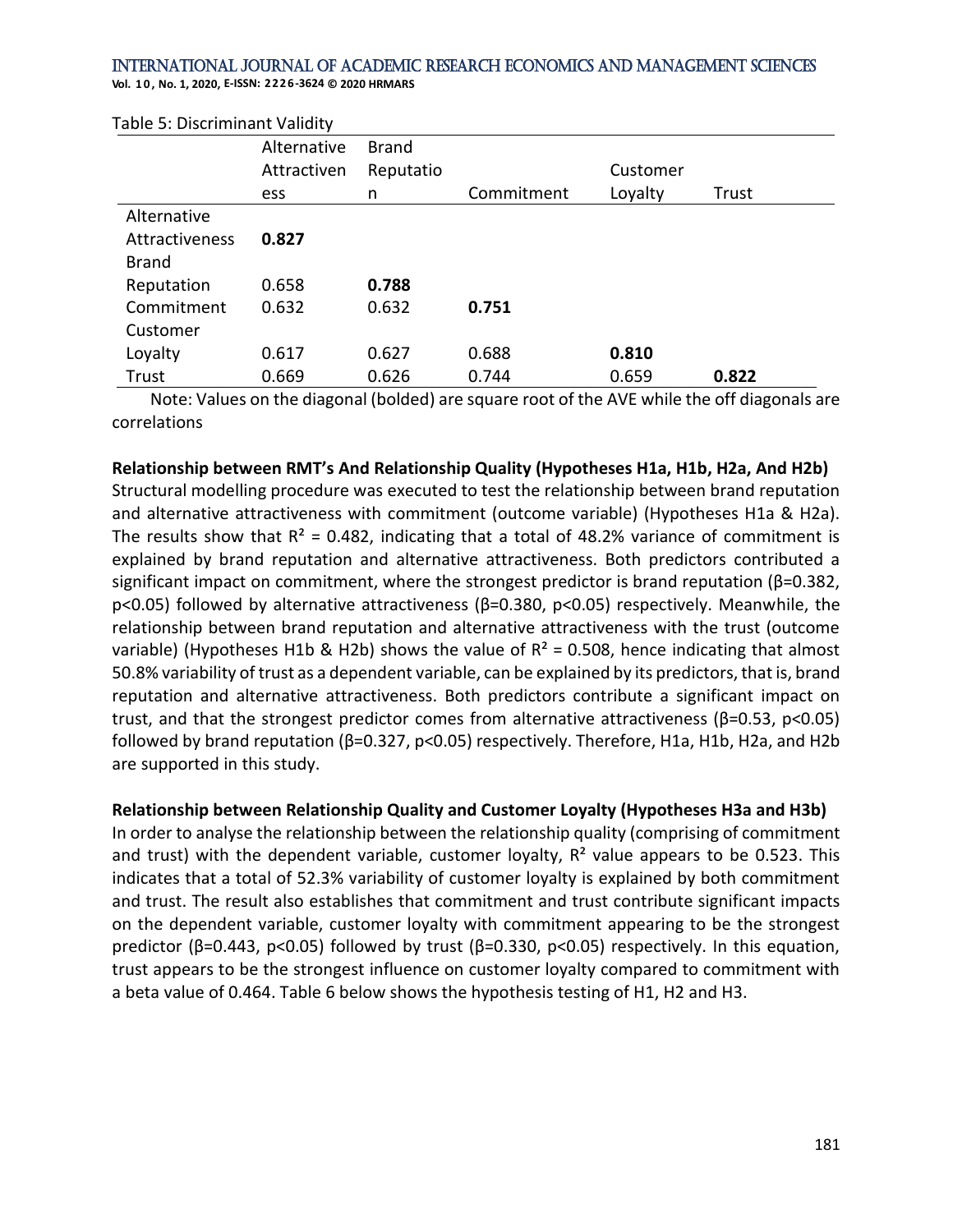**Hypothesis Relationship Std Beta(β) tvalue\* Decision R² f2** H1a Brand Reputation  $\rightarrow$ Commitment 0.382 6.455 Accepted 0.482 0.160 H1b Brand Reputation  $\rightarrow$  Trust 0.327 6.116 Accepted 0.123 H2a Alternative Attractiveness  $\rightarrow$  Commitment 0.380 7.022 Accepted 0.158 H2b Alternative Attractiveness 0.453  $\rightarrow$  Trust 0.453 9.116 Accepted 0.508 0.236 H3a Commitment  $\rightarrow$  Customer 0.443 Loyalty 0.443 7.942 Accepted 0.184 H3b Trust → Customer Loyalty 0.330 5.642 Accepted 0.523 0.102

#### Table 6: Hypothesis testing (H1, H2 and H3)

### \*P<0.05

## *Relationship between RMT's And Customer Loyalty with the Addition of Mediating Variables (H4a, H4b, H4c, And H4d)*

The relationship between brand reputation and customer loyalty with the presence of commitment as mediating variable (hypothesis H4a), produced B = .1129, CI = .0601 to .1715, meanwhile, the relationship between Brand Reputation and Customer Loyalty, with the presence of Trust as mediating variable (hypotheses 4c) shown B = .1963, CI = .1316 to .2680. This result has confirmed the mediating role of relationship quality in the relationship between Brand Reputation and Customer Loyalty since zero falls outside of the interval (Strout & Bolger, 2002; Preacher & Hayes, 2008; Preacher & Hayes, 2009; Blaauw, 2012). Since path c' shown that Brand Reputation was significantly related with Customer Loyalty B = .3101, p < .001, therefore the relationship suggests a partial mediation (Baron & Kenny, 1986; Strout & Bolger, 2002; Preacher & Hayes, 2004; 2008). Accordingly, hypotheses H4a and H4c are supported in this study. Bootstrapping result in Table 7 shown the relationship for brand reputation.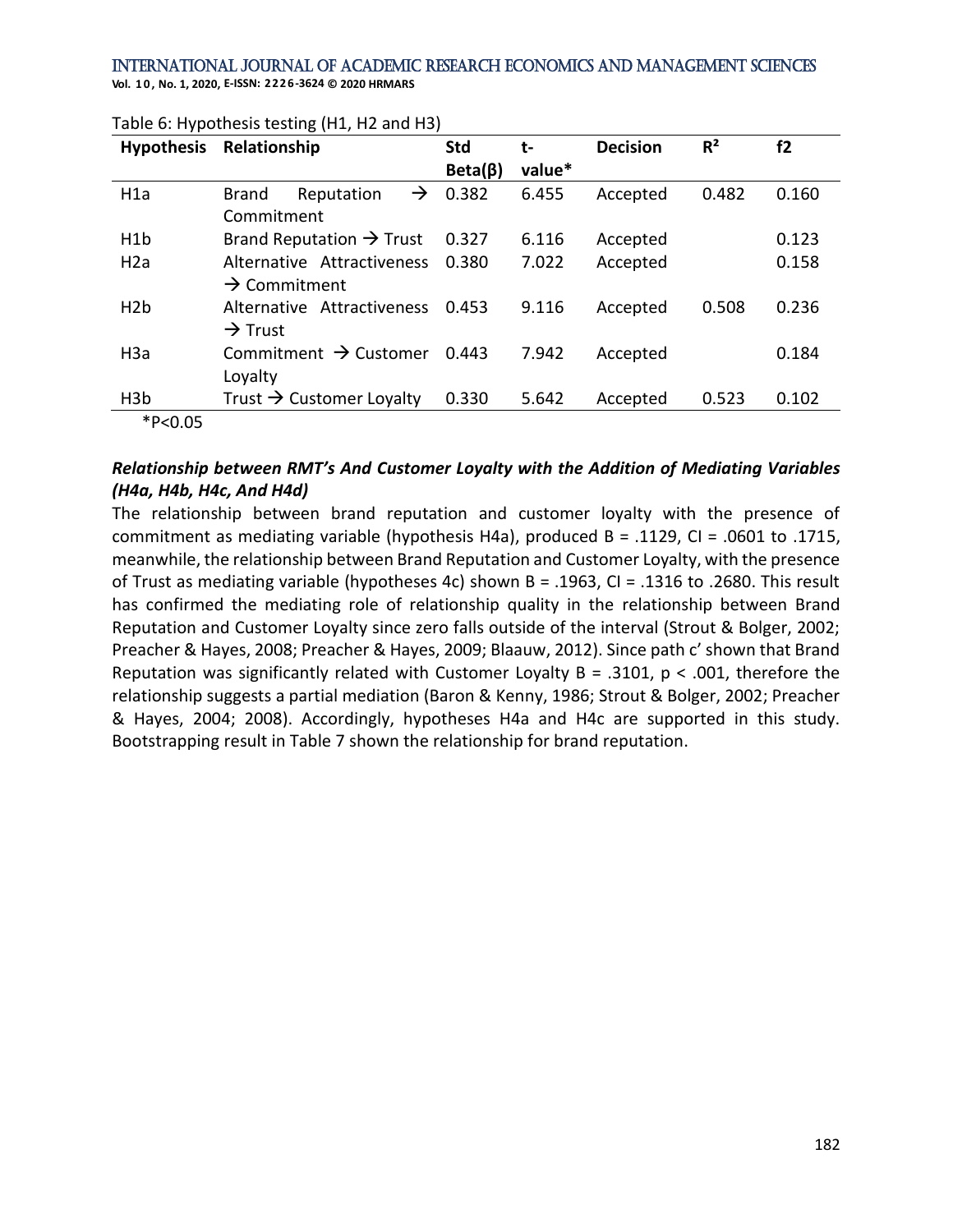**Vol. 1 0 , No. 1, 2020, E-ISSN: 2226-3624 © 2020 HRMARS**

Table 7: Mediation effect (H4a and H4c)

|                                             |       |          | Coeff | se       | t       | р        |
|---------------------------------------------|-------|----------|-------|----------|---------|----------|
| IV to Mediators (a paths)                   |       |          |       |          |         |          |
| Commitment                                  |       |          | .5812 | .0440    | 13.2091 | .0000    |
| Trust                                       |       |          | .5742 | .0415    |         | .0000    |
|                                             |       |          |       |          | 13.8407 |          |
| Direct Effects of Mediators on DV (b paths) |       |          |       |          |         |          |
| Commitment                                  |       |          | .1948 | .0437    | 4.4526  | .0000    |
| Trust                                       |       |          | .3416 | .0464    | 7.3616  | .0000    |
| Total Effect of IV on DV (c path)           |       |          |       |          |         |          |
| <b>Brand Reputation</b>                     |       |          | .6195 | .0391    | 15.8627 | .0000    |
| Direct Effect of IV on DV (c' path)         |       |          |       |          |         |          |
| <b>Brand Reputation</b>                     |       |          | .3101 | .0440    | 7.0519  | .0000    |
| Model Summary for DV Model                  |       |          |       |          |         |          |
|                                             | R-sa  | Adj R-sq | F     | df1      | df2     | р        |
|                                             | .5473 | .5437    |       | 152.3203 | 3.0000  | 378.0000 |
| $- - - -$                                   |       |          |       |          |         |          |

#### .0000

#### BOOTSTRAP RESULTS FOR INDIRECT EFFECTS

|                                                         | Data  | Boot  | Bias     | <b>SE</b> |
|---------------------------------------------------------|-------|-------|----------|-----------|
| Indirect Effects of IV on DV through Proposed Mediators |       |       |          |           |
| (ab paths)                                              | .3093 | .3092 | $-.0001$ | .0377     |
| <b>TOTAL</b>                                            | .1132 | .1129 | $-.0003$ | .0286     |
| Commitment                                              | .1961 | .1963 | .0002    | .0344     |
| Trust                                                   |       |       |          |           |
| <b>Bias Corrected Confidence Intervals</b>              |       |       | Lower    | Upper     |
| <b>TOTAL</b>                                            |       |       | .2391    | .3879     |
| Commitment                                              |       |       | .0623    | .1733     |
| Trust                                                   |       |       | .1316    | .2680     |
| Percentile Confidence Intervals                         |       |       | Lower    | Upper     |
| <b>TOTAL</b>                                            |       |       | .2367    | .3840     |
| Commitment                                              |       |       | .0601    | .1715     |
| <b>TRMEAN</b>                                           |       |       | .1307    | .2652     |
| aval of Confidence for Confidence Intervals: 95         |       |       |          |           |

Level of Confidence for Confidence Intervals: 95

a. Dependent Variable: Commitment

b. Independent Variable: Brand Reputation

c. Mediating Variable: Commitment, Trust

The relationship between alternative attractiveness and customer loyalty, with the presence of mediating variable, commitment (Hypotheses H4b) shown B = .1304, CI = .0801 to .1910, meanwhile, the relationship between alternative attractiveness and customer loyalty, with the presence of trust as mediating variable (hypothesis H4d) produced B = .2111, CI = .1434 to .2887. Since zero does not occur between lower boundary confidence interval and upper boundary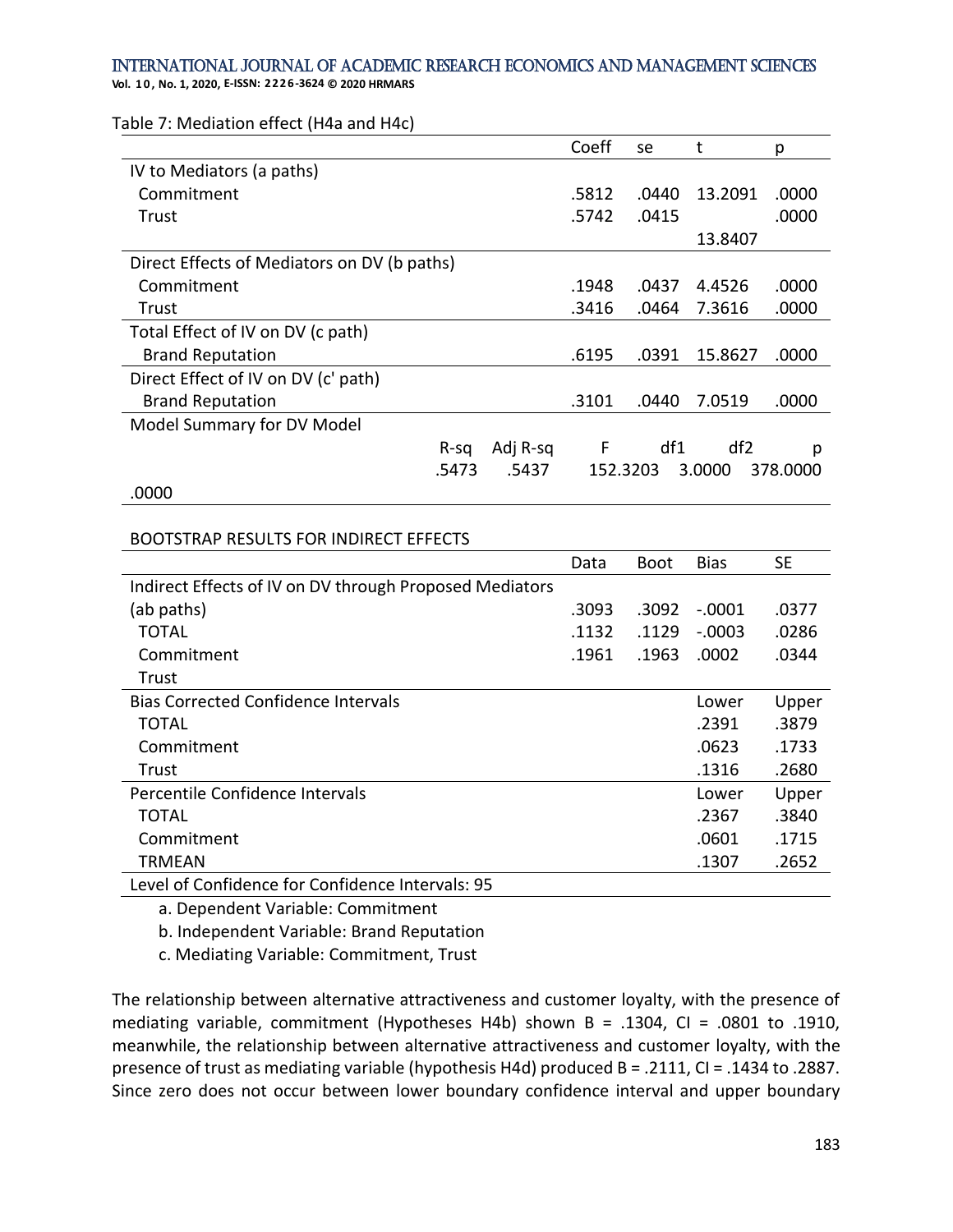confidence interval, the indirect effect for this mediation can be assumed as significant (Strout & Bolger, 2002; Preacher & Hayes, 2008; Preacher & Hayes, 2009; Blaauw, 2012). Furthermore, the results from path c' shows that alternative attractiveness was significantly related with Customer Loyalty B = .2644, p < .001, suggesting a partial mediation in the relationship (Strout & Bolger, 2002; Preacher & Hayes, 2004; 2008). Therefore, hypotheses H4b and H4d are supported in this study. Meanwhile, Table 8 shows the results of bootstrapping analysis for alternative attractiveness

|                                             |       |          | Coeff    | se    |                 | р        |
|---------------------------------------------|-------|----------|----------|-------|-----------------|----------|
| IV to Mediators (a paths)                   |       |          |          |       |                 |          |
| Commitment                                  |       |          | .5603    | .0466 | 12.0182         | .0000    |
| Trust                                       |       |          | .6180    | .0418 | 14.8014         | .0000    |
| Direct Effects of Mediators on DV (b paths) |       |          |          |       |                 |          |
| Commitment                                  |       |          | .2324    | .0436 | 5.3272          | .0000    |
| Trust                                       |       |          | .3421    | .0487 | 7.0230          | .0000    |
| Total Effect of IV on DV (c path)           |       |          |          |       |                 |          |
| Alternative Attractiveness                  |       |          | .6061    | .0415 | 14.5923         | .0000    |
| Direct Effect of IV on DV (c' path)         |       |          |          |       |                 |          |
| Alternative Attractiveness                  |       |          | .2644    | .0463 | 5.7145          | .0000    |
| Model Summary for DV Model                  |       |          |          |       |                 |          |
|                                             | R-sa  | Adj R-sq | F        | df1   | df <sub>2</sub> | р        |
|                                             | .5285 | .5247    | 141.2101 |       | 3.0000          | 378.0000 |
| .0000                                       |       |          |          |       |                 |          |

Table 8: Mediation effect (H4b and H4d)

### BOOTSTRAP RESULTS FOR INDIRECT EFFECTS

|                                                         | Data  | Boot  | <b>Bias</b> | <b>SE</b> |
|---------------------------------------------------------|-------|-------|-------------|-----------|
| Indirect Effects of IV on DV through Proposed Mediators |       |       |             |           |
| (ab paths)                                              | .3416 | .3415 | $-.0001$    | .0362     |
| TOTAL                                                   | .1302 | .1304 | .0002       | .0280     |
| Commitment                                              | .2114 | .2111 | $-.0003$    | .0369     |
| Trust                                                   |       |       |             |           |
| <b>Bias Corrected Confidence Intervals</b>              |       |       | Lower       | Upper     |
| TOTAL                                                   |       |       | .2753       | .4167     |
| Commitment                                              |       |       | .0801       | .1910     |
| Trust                                                   |       |       | .1434       | .2887     |
| Percentile Confidence Intervals                         |       |       | Lower       | Upper     |
| TOTAL                                                   |       |       | .2740       | .4147     |
| Commitment                                              |       |       | .0786       | .1885     |
| <b>TRMEAN</b>                                           |       |       | .1418       | .2854     |
| Level of Confidence for Confidence Intervals: 95        |       |       |             |           |

a. Dependent Variable: Customer Loyalty; b. Independent Variable: Alternative Attractiveness; c. Mediating Variable: Commitment, Trust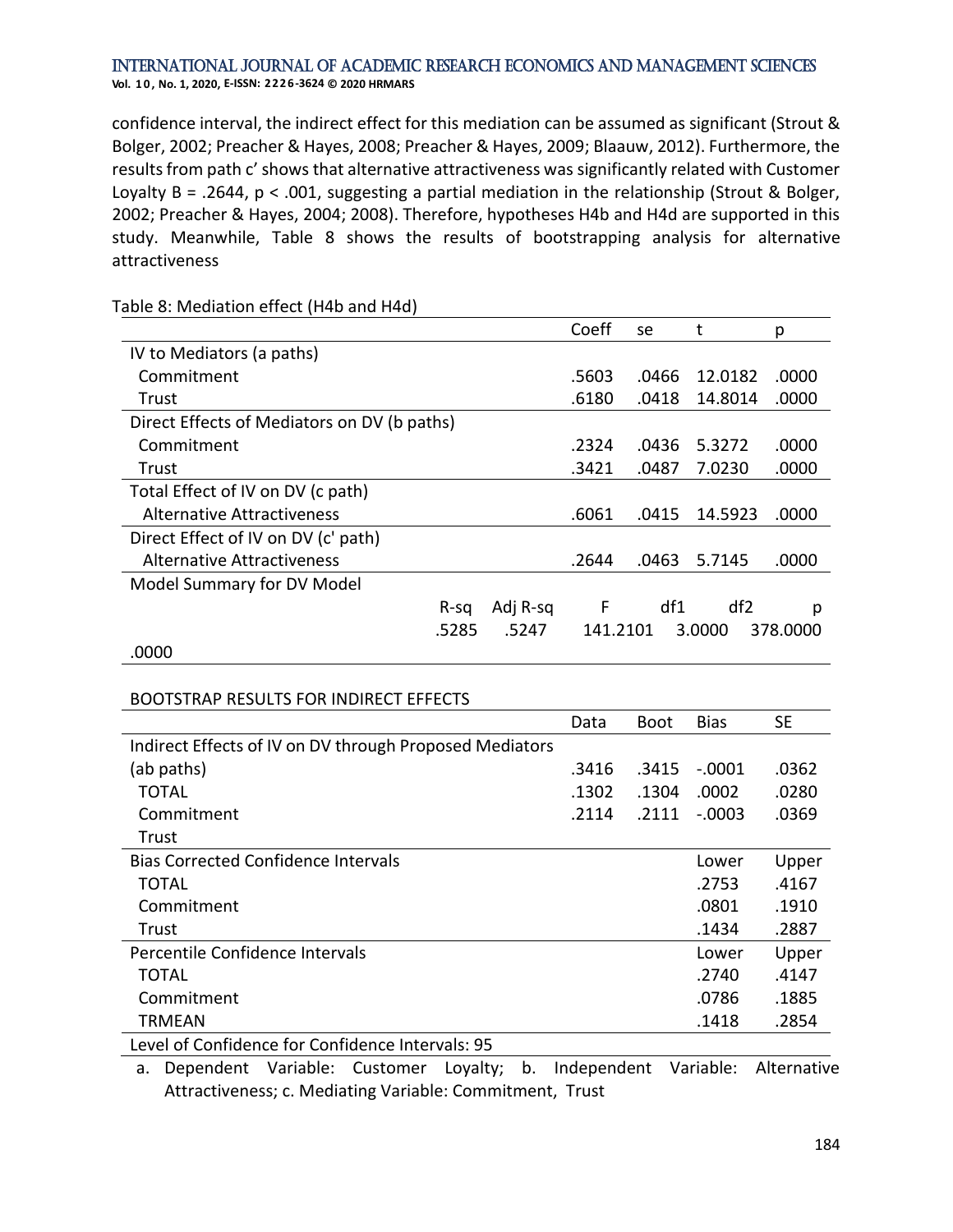## **Discussion**

The theoretical mechanisms used to explain the conceptual framework and research hypotheses are derived from two different sources. First, the principle of Push-Pull-Mooring Migration Model by Bansal et.al, (2005) was explored to explain the effects of the relationship marketing tactics on customer loyalty. Second, the theoretical concept of Commitment-Trust Relationship Marketing Theory by Morgan & Hunt (1994) was used to explain the impact of proposed mediating variables in the relationship between the RMT and customer loyalty. The study focuses on customers' perception towards their service providers' RMT, which may affect their intention to consider alternative service providers and whether to switch or remain loyal to the existing ones.

A major finding of this study is the empirical identification of potential relationship marketing tactics (RMT) that enable Malaysian mobile service providers to either develop or strengthen their tactics in an attempt to retain their customers. The results indicate that brand reputation and alternative attractiveness have significantly affected the customers' decision towards selecting a mobile service provider. Besides, this finding also provides an early warning for the concerned service providers to further improve on their products and services' brand image, as well as provide better add-on valued services in ensuring a continued customer retention and subsequently customer loyalty.

Further findings reveal that brand reputation is the most influential factor to be considered by the mobile service providers. Most of the mobile users have a tendency to stay loyal with a provider who offers more attractive features such as better service package, lower price, wider mobile coverage, and an excellent after-sales services, and consistent updates from their service providers. Failure to provide such attractive product features will lead the customers to look elsewhere for other alternative offers by competitors, thus resulting in switching behaviour.

This study also discerns the importance of relationship quality on customer loyalty. Commitment and trust are found to be significantly associated with customer loyalty. This is harmonious with the findings from the previous research (e.g. Akrout & Nagy, 2018; Sheth, 2017; Ghasemi et.al, 2010), which suggest that the higher the level of commitment and trust perceived by the customers, the higher the level of customer loyalty achieved by the service providers. In addition, results from the mediation analyses also successfully demonstrate that relationship quality has mediating effects within the relationship between RMT's and customer loyalty.

### **Conclusion**

This study has identified some limitations that need to be investigated in future research. Firstly, this study was developed to extend a theoretical model which is originally based from Bansal et.al. (2005). However, this study did not focus on all of variables derived. Future studies could apply other variables in the model to more meaningful manners. For example, various factors from 'Push Effect' needs to be introduced as the relationship marketing tactics (RMT) as suggested by Bansal et.al, (2005). Secondly, this study only analysed the relationship between the relationship marketing tactics (RMT) and relationship quality (RQ) on customer loyalty; given the relationship quality are Commitment and Trust. Future study could explore other dimensions of RQ such as satisfaction and communication.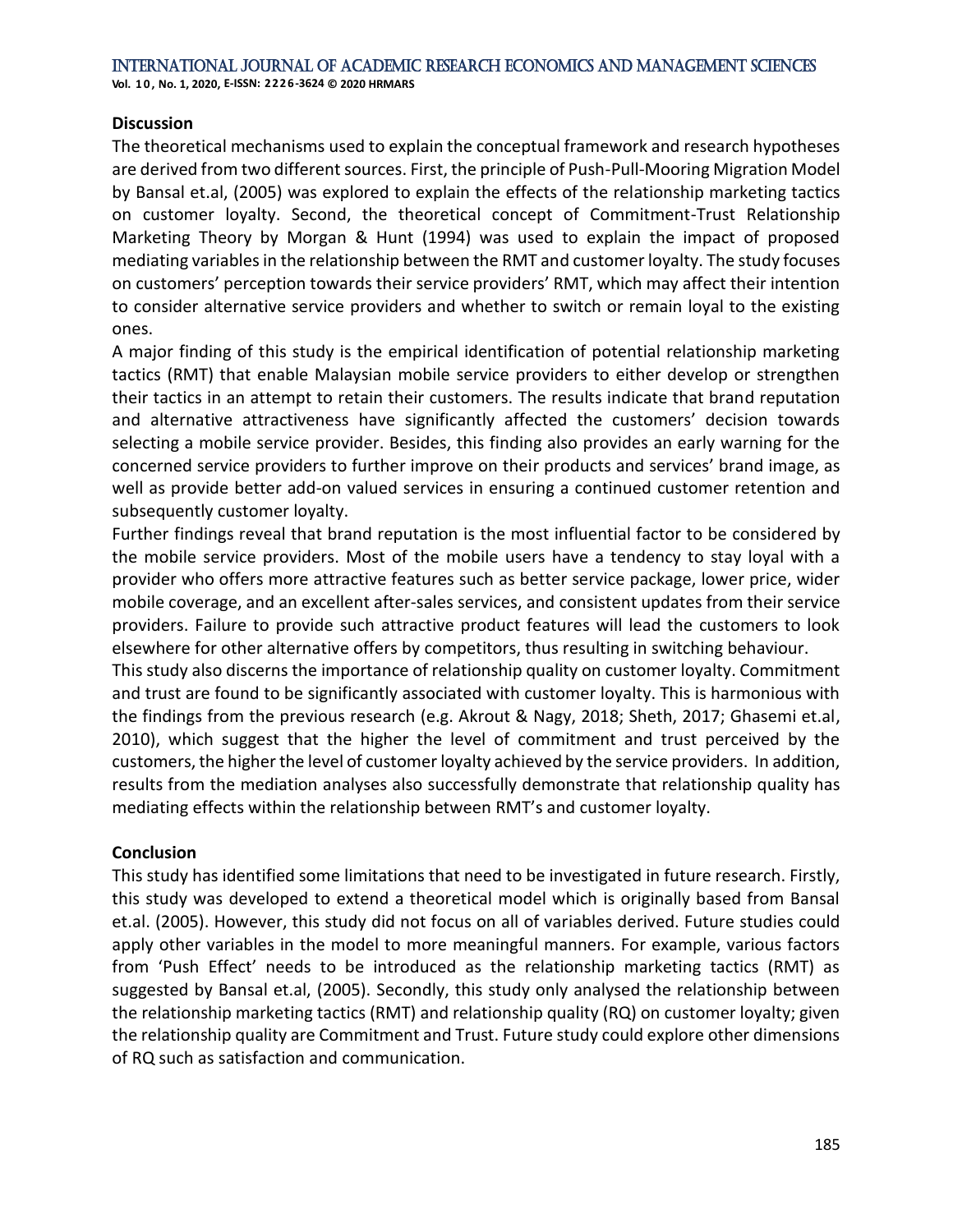### **References**

- Abdullah, M. F., Putit, L., & Teo, C. B. C. (2014). Impact of Relationship Marketing Tactics (RMT's) & Relationship Quality on Customer Loyalty: A Study within the Malaysian Mobile Telecommunication Industry. *Procedia - Social and Behavioral Sciences, 130*, 371-378.
- Ahn, J., Shamim, A., & Park, J. (2021). Impacts of cruise industry corporate social responsibility reputation on customers' loyalty: Mediating role of trust and identification. *International Journal of Hospitality Management, 92*, 102706. doi: 10.1016/j.ijhm.2020.102706
- Andersson, P., & Karlström, K. (2014). *Factors Influencing a Customer's Loyalty in B2B Relationships: A Qualitative Study of Relationship Marketing.* (Master's Program in International Marketing), Halmstad University.
- Akrout, H. & Nagy, G. (2018). Trust and commitment within a virtual brand community: The mediating role of brand relationship quality. *Information & Management.* Vol. 55 (8). December 2018, Pp. 939-955
- Aydin, S., & Özer, G. (2005). The Analysis of Antecedents of Customer Loyalty in the Turkish Mobile Telecommunication Market. *European Journal of Marketing, 39*(7/8), 910-925.
- Bansal, H. S., Taylor, S. F., & James, Y. S. (2005). "Migrating" to New Service Providers: Toward a Unifying Framework of Consumers' Switching Behaviors. *Journal of the Academy of Marketing Science, 33*(1), 96-115.
- Baron, R., & Kenny, D. (1986). The moderator-mediator variable distinction in social psychological research: Conceptual, strategic and statistical considerations. Journal of Personality and Social Psychology, 51, 1173-1182. DOI: PMID: 3806354
- Bashir, N. H. (2011). An Application of the Push-Pull-Mooring Model within the Mobile Service Sector in Kuwait. Master of Business Administration (MBA), Maastricht School of Management (MSM), Maastricht, Netherland.
- Bernard, H. R. (2000). Social research methods: Qualitative and quantitative approaches. Thousand Oaks, CA: Sage Publications.
- Bianchi, C., & Abu Saleh, M. (2020). Investigating SME importer–foreign supplier relationship trust and commitment. *Journal of Business Research, 119*, 572-584. doi: 10.1016/j.jbusres.2020.07.023
- Blaauw, J. (2012). *Behavioral Influence on Operational Performance: The Influence of Team Reflexivity on Anchoring and Adjustment Bias and Team Performance within Operations Management.* (Master of Science Business Administration), Eramus University. (351116)
- Cheng, T. C. E., Lai, I. C. F., & Yeung, A. C. L. (2008). The Driving Forces of Customer Loyalty: A Study of Internet Service Providers in Hong Kong. *International Journal of E-Business Research, 4*(4), 26-42.
- Churchill, G. A. Jr., & Iacobucci, D. (2005). Marketing Research: Methodological Foundations. 9th Ed., United States: Thomson / South-Western.
- Cooper, C. (2002). The Role of Commitment in Relationship Marketing in Consumer Services an Airline Perspective. Master of Philosophy, Dublin Institute of Technology.
- Dithan, N. P. (2011). *Relationship Marketing, Word of Mouth Communication and Customer Loyalty in the Telecommunication Industry of Uganda.* Master of Science in Marketing, Makerere University, Kampala, Uganda.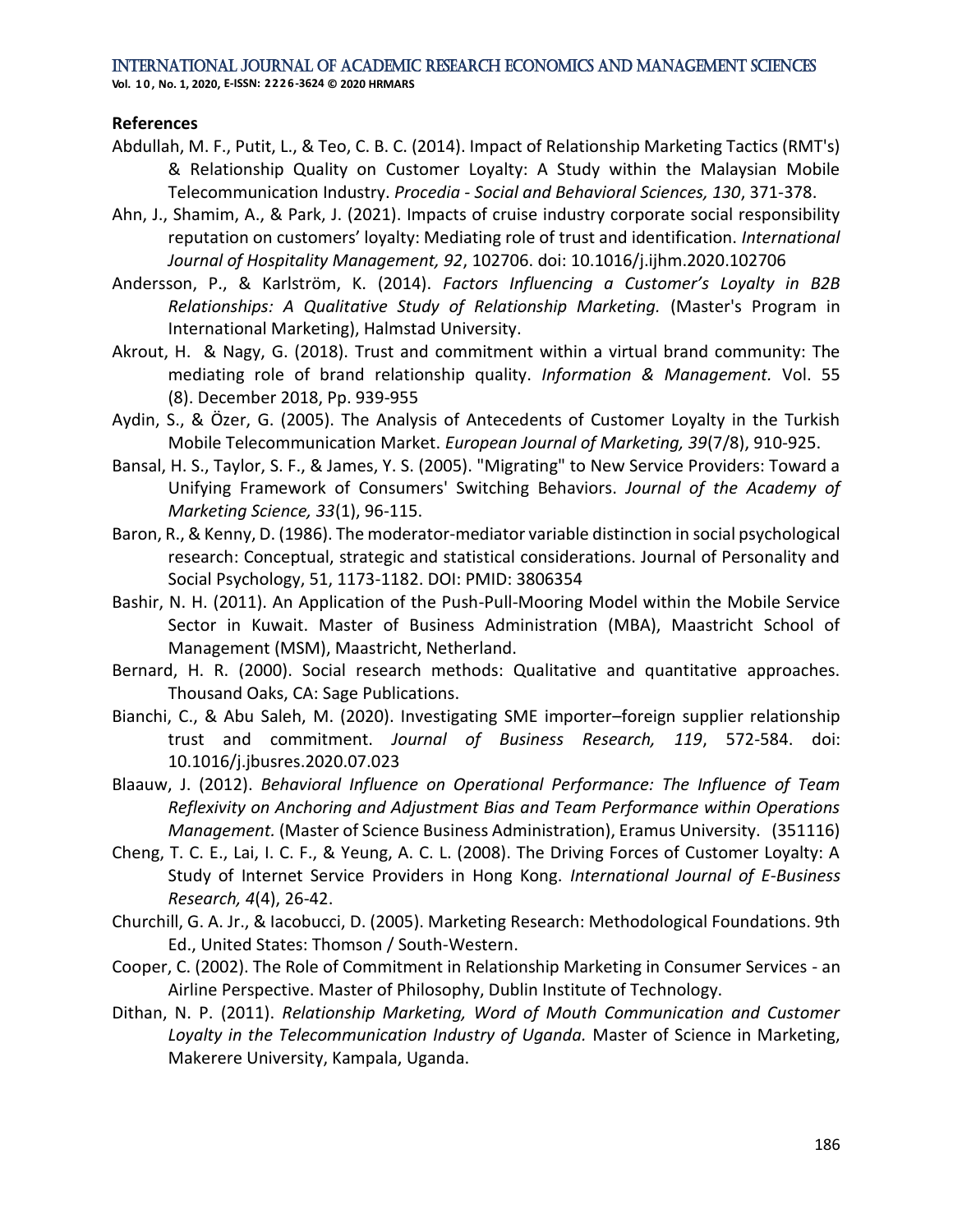- Foroudi, P. (2019). Influence of brand signature, brand awareness, brand attitude, brand reputation on hotel industry's brand performance. *International Journal of Hospitality Management, 76*, 271-285. doi: 10.1016/j.ijhm.2018.05.016
- Ghasemi, S., Hashemi, R., & Navid, B. (2013). A Study of the Relationship between Relationship Marketing Tactics and Conflict Management with Customer Loyalty in the Private Banks in Kermanshah. *International Research Journal of Applied and Basic Sciences, 5*(2), 214- 220.
- Gholami, R., Sulaiman, A. B., Ramayah, T., & Molla, A. (2013). Senior managers' perception on green information systems (IS) adoption and environmental performance: Results from a field survey. Information & Management, 50(7), 431-438.
- Hennig-Thurau, T., Gwinner, K. P., & Gremler, D. D. (2002). Understanding the Relationship Outcomes: An Integration of Relational Benefits and Relationship Quality.*Journal of Service Research, 4*(3), 230-247.
- Jesri, P., Ahmadi, F., & Fatehipoor, M. (2013). Effects of Relationship Marketing on Customer Loyalty (Case Study: Mehr Bank, Kermanshah Province, Iran). *Interdisplinary Journal of Contemporary Research in Business, 4*(11), 304-312.
- Kazemifar, H., & Shayesteh, J. (2015). *The Impact of Relationship Marketing Tactics on Customer Loyalty: Iranian Mobile Operators.* (Master in Business Administration), Luleå University of Technology.
- Krejcie, R. V., & Morgan, D. (1970). Determining Sample Size for Research Activities. *Educational & Psychological Measurement, 30*, 607-610.
- Leverin, A., & Liljander, V. (2006). Does Relationship Marketing Improve Customer Relationship Satisfaction and Loyalty? *International Journal of Bank Marketing, 24*(4), 232-251.
- Malhotra, N. K. (2009), Marketing Research: An Applied Orientation, 6th Edition
- Mannan, M., Mohiuddin, M. F., Chowdhury, N., & Sarker, P. (2017). Customer satisfaction, switching intentions, perceived switching costs, and perceived alternative attractiveness in Bangladesh mobile telecommunications market. *South Asian Journal of Business Studies, 6*(2), 142-160. doi: 10.1108/sajbs-06-2016-0049
- Morgan, R. M., & Hunt, S. D. (1994). The Commitment -Trust Theory of Relationship Marketing.*Journal of Marketing, 58*, 20-38.
- Naudé, P., & Buttle, F. (2000). Assessing Relationship Quality.*Industrial Marketing Management, 29*(4), 351-361.
- Nikbin, D., Ismail, I., & Marimuthu, M. (2012). Perceived Justice in Service Recovery and Switching Intention: Evidence from Malaysian Mobile Telecommunication Industry. *Management Research Review, 35*(3/4), 309-325.
- Palmatier, R. W. (2008). *Relationship Marketing* (Vol. 1). Marketing Science Institute, Cambridge, Massachusetts.
- Peng, L. Y. (2006). Relationship Marketing in Building Customer Retention, Acquisition and Loyalty in a Competitive Service Industry. Doctor of Philosophy in Industrial and Business Studies, Warwick Business School, University of Warwick.
- Peng, L. Y., & Wang, Q. (2006). Impact of Relationship Marketing Tactics (RMT's) on Switchers and Stayers in a Competitive Service Industry. *Journal of Marketing Management, 44*, 22- 59.